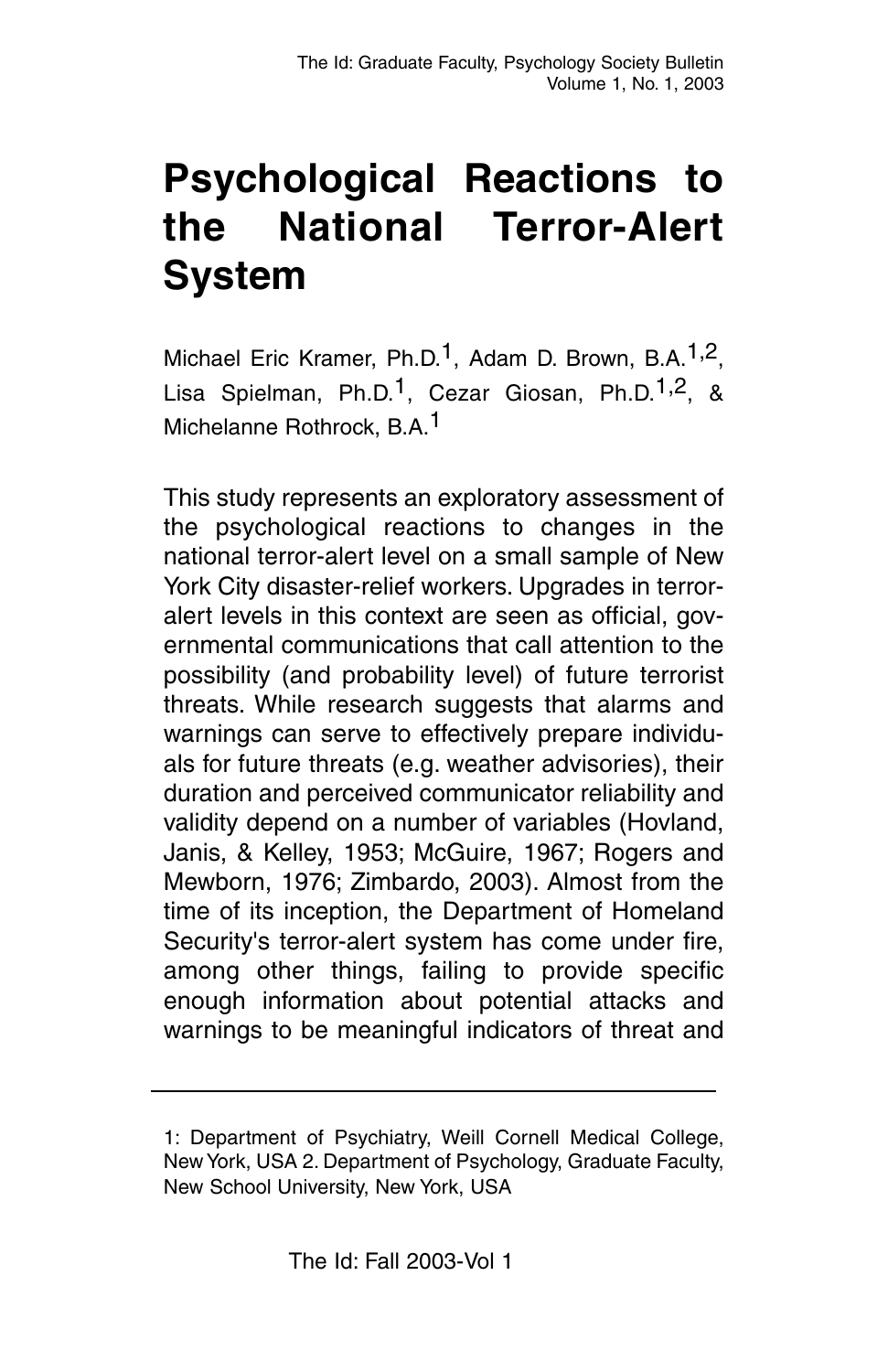for failing to provide individuals with a concrete set of actions to take in response to heightened alert levels.

The current study investigated the hypothesis that these failings in the system will lead to an unnecessary increase in the psychiatric symptoms such as generalized anxiety, phobic avoidance (e.g. airplanes), increased hyperarousal (e.g. sleep disturbance, hypervigilance) and depression. To that end, data from 1,924 participants were obtained from a sample of World Trade Center (WTC) disaster-relief workers who completed both a clinician administered interview and self report measures. (Posttraumatic Stress Checklist for the World Trade Center disaster (PCL-WTC), Beck Depression Inventory (BDI) and the Brief Symptom Inventory (BSI) as part of a psychological screening program for acute and post-traumatic stress syndromes between May, 24, 2002 and August, 28, 2003 (98% male, 2% female; 66% White, 17% Black, 13% Hispanic, 1% Asian; 28% with PTSD or sub-threshold with PTSD). During this time period, there were nine shifts in the national terror-alert level (from "yellow" or elevated threat level to "orange" or high alert levels and back to "yellow", etc.). Although the measures and methods of the data collection was designed to assess for rates of post-traumatic stress psychopathology in its population, and not to measure changes in reported symptoms in response to alterations in the terror-alert levels, the nature of the data collection -between 10 and 20 disaster- relief workers completed the self-report research measures daily- allows for a unique look at day to day changes in the psychological experi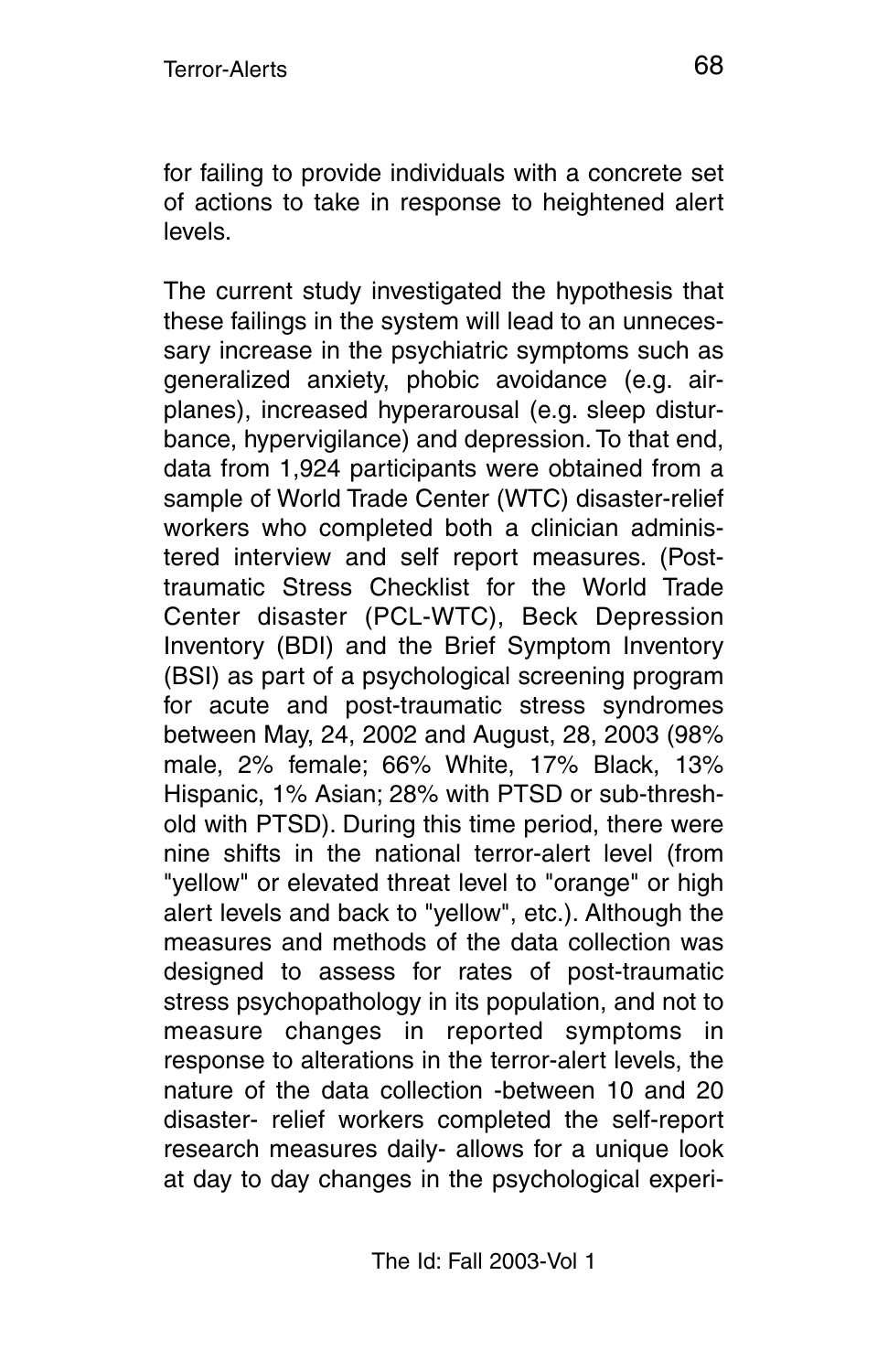ence and psychiatric symptoms in this population (for those with and without related psychopathology) as terror alert levels were raised and lowered.

Preliminary analyses (independent sample t-tests) reveal that the first two changes in terror-alert levels were raised and two changes from "elevated" to "high" alert levels (from September 10, 2002- September 24, 2002 and February 7, 2003- February 27, 2003) produced no significant changes in reported symptoms. However, a trend towards increased symptoms of physiological aroudisal, general and phobic anxiety, and depression were found in the next two elevations in the alert (March 17, 2003-April 16, 2003, May 20, 2003- May 30, 2003). Importantly, while the national terror-alert levels have shifted, the alert level in New York City has remained at "high" since the installation of the terror-alert system, and remains so to the present date. Therefore, changes observed in symptoms that are tied to changes in the national alert can be seen as reactions to the alarm itself, and not the actual threat the alarm represents. Further statistical analysis, including a time series analysis, will be conducted to measure more thoroughly the relationship between alert level changes and psychiatric symptomatology in this population.

## **References**

- Hovland, C.I., Janis, I.L., & Kelley, H.H. (1953). Communication and persuasion. New Haven: Yale University Press.
- McGuire, W.J. (1967). The nature of attitudes and additude change. In: G. Lindzey & E.